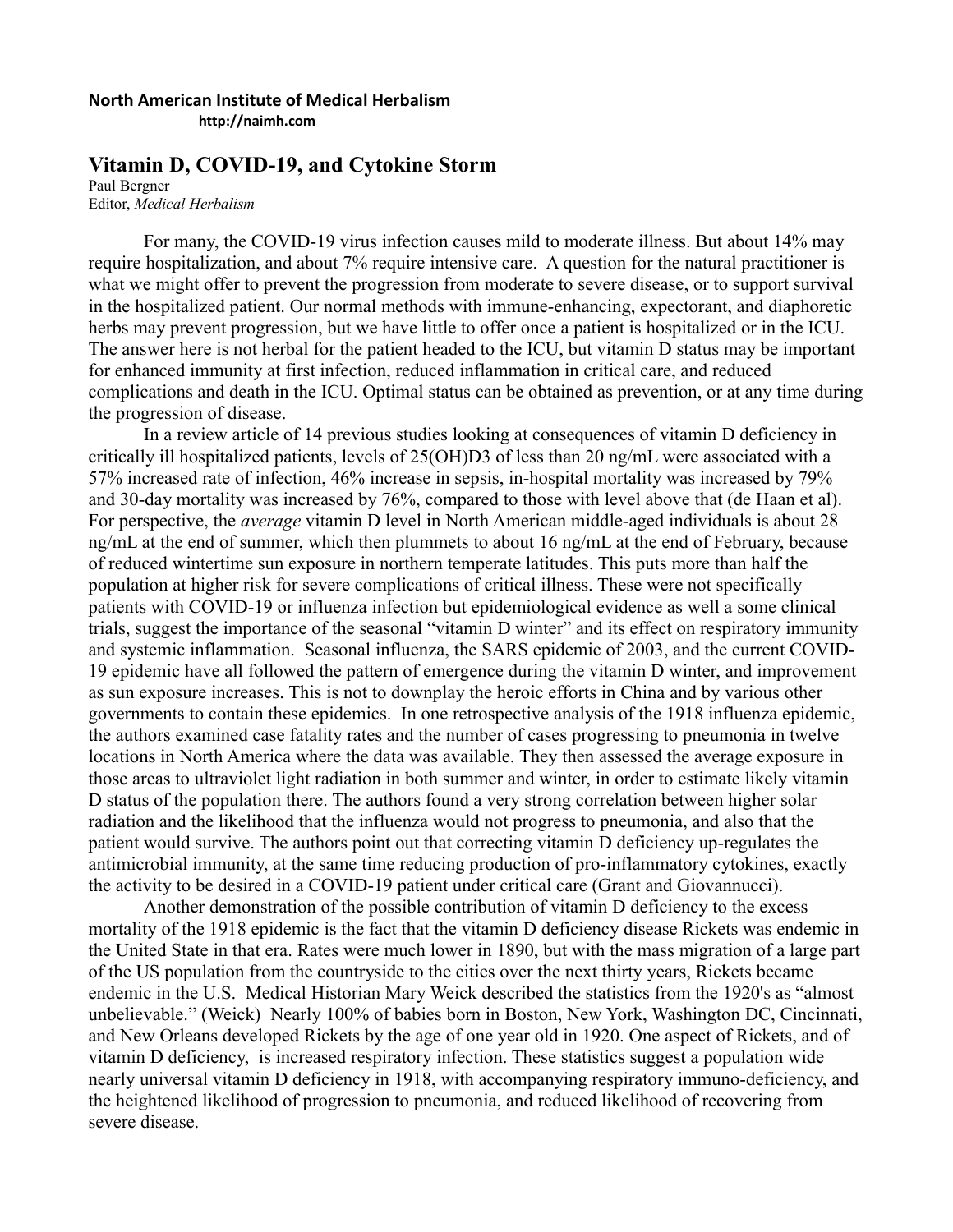The result of recent clinical trials of vitamin D on respiratory infection is mixed, due to different levels of vitamin D given, to baseline levels in the subject, and to outcomes measured. Trials with an adequate dose in individuals with demonstrated deficiency at baseline show a powerful reduction of frequency or severity of respiratory infections. Generally vitamin D reduces respiratory infections in those with serum levels of 25(OH)D3 below 20 ng/mL, while showing little benefit on infections for those with levels above that.

- In a trial published this month (March 2002) regular supplementation of infants between birth and six months reduced respiratory infections by more than 50%, lower respiratory tract infection, and hospitalization due to lower tract infection was reduced by about 85%. For infants not receiving vitamin D, the average time to the first RTI was 60 days. For those receiving any level of vitamin D supplementation, the time was more than six months. (Hong et al.)
- A 2017 meta-analysis if clinical trials for vitamin D supplementation and respiratory tract infections found that supplementation in those who were deficient reduced the frequency or RTI by 70% in patients who were deficient, and by 25% even in patients with officially adequate amounts. (Martineau et al).
- In a 2010 clinical trial, school children receiving a vitamin D supplement experienced a 42% reduction in the incidence of influenza A compared to those not taking it. These children also experienced a 83% reduction is asthma attacks. (Urashima et al.)

For normal prevention of the wintertime drop in vitamin D levels, and individual needs to take between 4000 IU and 7000 IU of vitamin D3 a day. It is best taken daily, and make up missed doses the next day. If an individual has not been taking vitamin D through the winter, they may assume that they are deficient. This is a very big issue to people of color in Northern or Southern temperate latitudes. When exposed to full body sunlight, a light skinned white person will make 20,000 IU of Vitamin D in 20 minutes. A very dark-skinned person will take 3 hours to make the same amount of vitamin D. People of other skin tones will fall somewhere in between. The reason is that the melanin in the skin acts as a sun block and greatly reduces exposure to the ultraviolet B rays necessary to make vitamin D. Vitamin D deficiency is much more common in dark skinned individuals. Following the above dosing takes weeks to months to restore normal levels. In the midst of a pandemic with cases increasing exponentially day by day, it may be beneficial to follow the advice of a group of vitamin D experts writing on the role of vitamin D in influenza epidemics.

*"If the ability of vitamin D to stimulate the production of virucidal antimicrobial peptides and to suppress cytokine and chemokine production is clinically significant, then pharmacological doses(1000–2000 IU/kg per day for several days) may be useful in the treatment of those viral respiratory infections that peak in wintertime."*

## Cannell et al.

The authors suggest this as acute treatment for symptomatic illness in patients suspected of deficiency. This translates into doses of 75,000 to 150,000 IU per day in a 165 lb individual for several days. This level is non-toxic, and for reference, throughout most of the 20th century, after the discovery of vitamin D, doses of 300,000 IU were routinely given to infants and toddlers showing signs of Rickets. Restoration of normal levels may prevent progression to more complicated illness, and may moderate any tendency to cytokine storm or morbidity if the patient ends up in the hospital.

Paul Bergner is director of the North American Institute of Medical Herbalism and editor of the *Medical Herbalism* journal. He has practiced nutrition and medical herbalism since 1973. He has trained more than 400 student residents through an academic year in teaching clinics for clinical nutrition and medical herbalism since 1996. He has taught both medical herbalism and clinical nutrition at both the undergraduate and graduate levels of the university, and has developed and delivered more than 500 hours of Continuing Education for herbalists, nutritionists, acupuncturists, nurses, and naturopathic